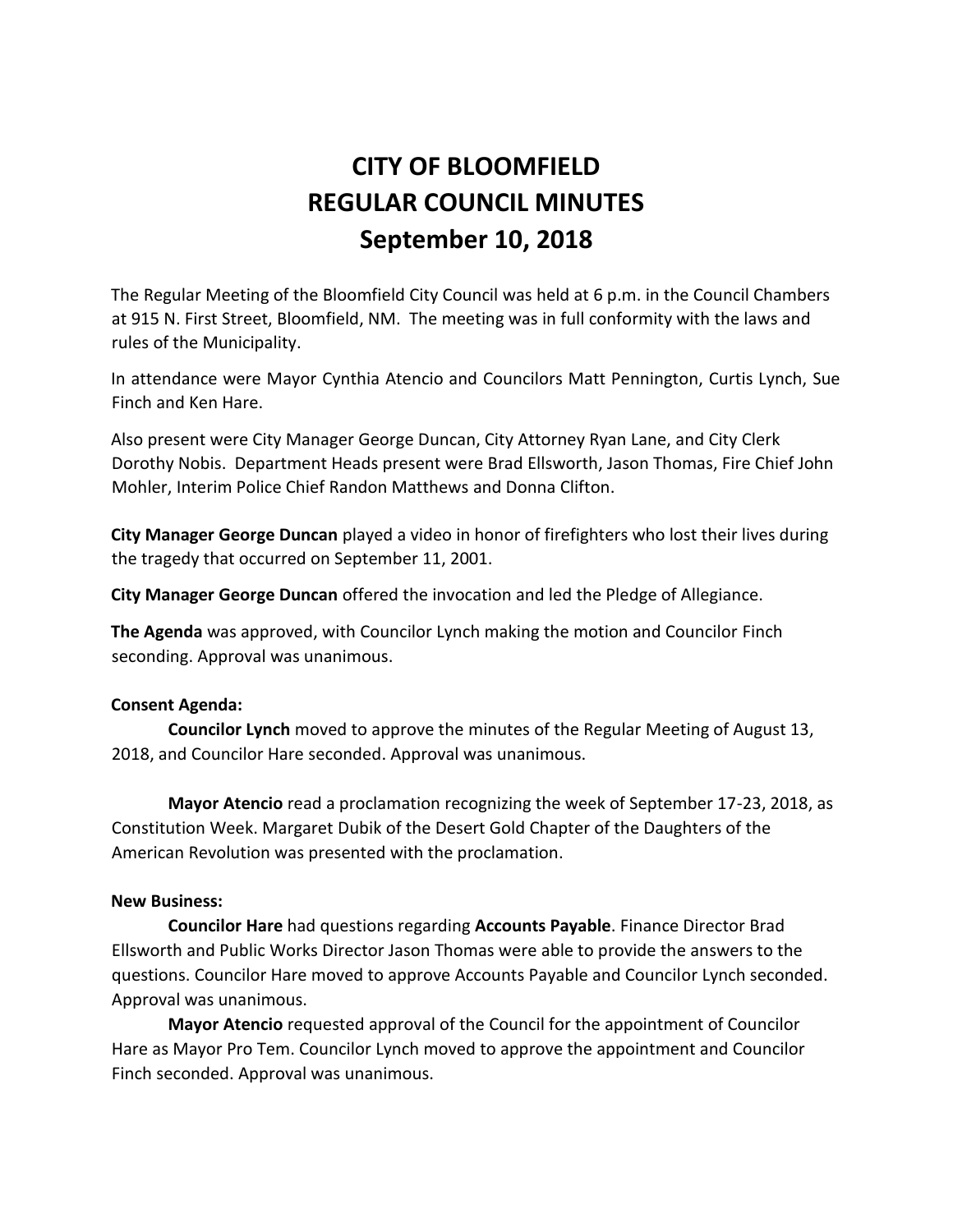**Public Works Director Jason Thomas** requested approval of the Fall 2018 Bloomfield Youth Soccer League Agreement. Councilor Pennington moved to approve the agreement and Councilor Finch seconded. Approval was unanimous.

**City Manager George Duncan** requested approval of a Public Notice of Intent to Adopt Ordinance 478, which would amend Ordinances No. 166, 230, and 279 Relating to the Regulation of Garage Sales Within the City of Bloomfield. Councilor Hare moved to approve the notice and Councilor Finch seconded. Approval was unanimous. **City Attorney Ryan Lane** stated that the ordinance will be published for two weeks in the Farmington Daily Times. The final approval of the ordinance will be held at the next regular meeting of the Bloomfield City Council.

**Public Works Director Jason Thomas** requested approval of Resolution 2018-17, to Enter into a Grant Agreement with the NMED (New Mexico Environment Department) for the East Tank Replacement Project. Councilor Hare moved to approve and Councilor Lynch seconded. Approval was unanimous.

**City Manager George Duncan** requested approval of Resolution 2018-15, In Support of the Creation of a New Mexico Office of Outdoor Recreation. Councilor Pennington moved to approve and Councilor Hare seconded. Approval was unanimous.

#### **Unfinished Business:**

There was no Unfinished Business to discuss.

## **Department and Public Input:**

**MP Schildmeyer** asked Councilors if they were aware of the Volkswagen Settlement, which offers fleet replacement vehicles to communities who need assistance. She said local governments may apply for replacement vehicles and that the vehicles that are replaced with new ones must be turned in to the company.

**Dwane Robinson** invited the Mayor and Council to a block party the North Frontier Subdivision is holding on September 15. Mr. Robinson also stated he and several other people visited the ditch flume the city has had concerns about and they found the site in need of repairs. Councilor Hare said the city is working on a plan that will be presented to the Bloomfield Irrigation District and that the city hopes to find funding for the project.

**Public Works Director Jason Thomas** said San Juan County helped with a chip seal project on Blanco and did an excellent job. In addition, the cost of having the county assist with that project saved the city money. Mr. Thomas also said the county donated four vehicles to the city and he is grateful for the donation.

**City Attorney Ryan Lane** thanked City Manager George Duncan for sharing the 911 video and expressed his appreciation to the Bloomfield Police Department and the Bloomfield Fire Department for their service.

**Mayor Atencio** thanked Councilor Pennington's mother, Debbie Vavra, and Guild Mortgage's Lisa Webb for their donations for the police department's STOPit app.

**City Manager George Duncan** stated that because of an error in the reading of the Bloomfield School District's water meter at the pool, the city owes the district more than \$241,000 in overbilling. The city is working on a plan for repayment to the district. Mr. Duncan